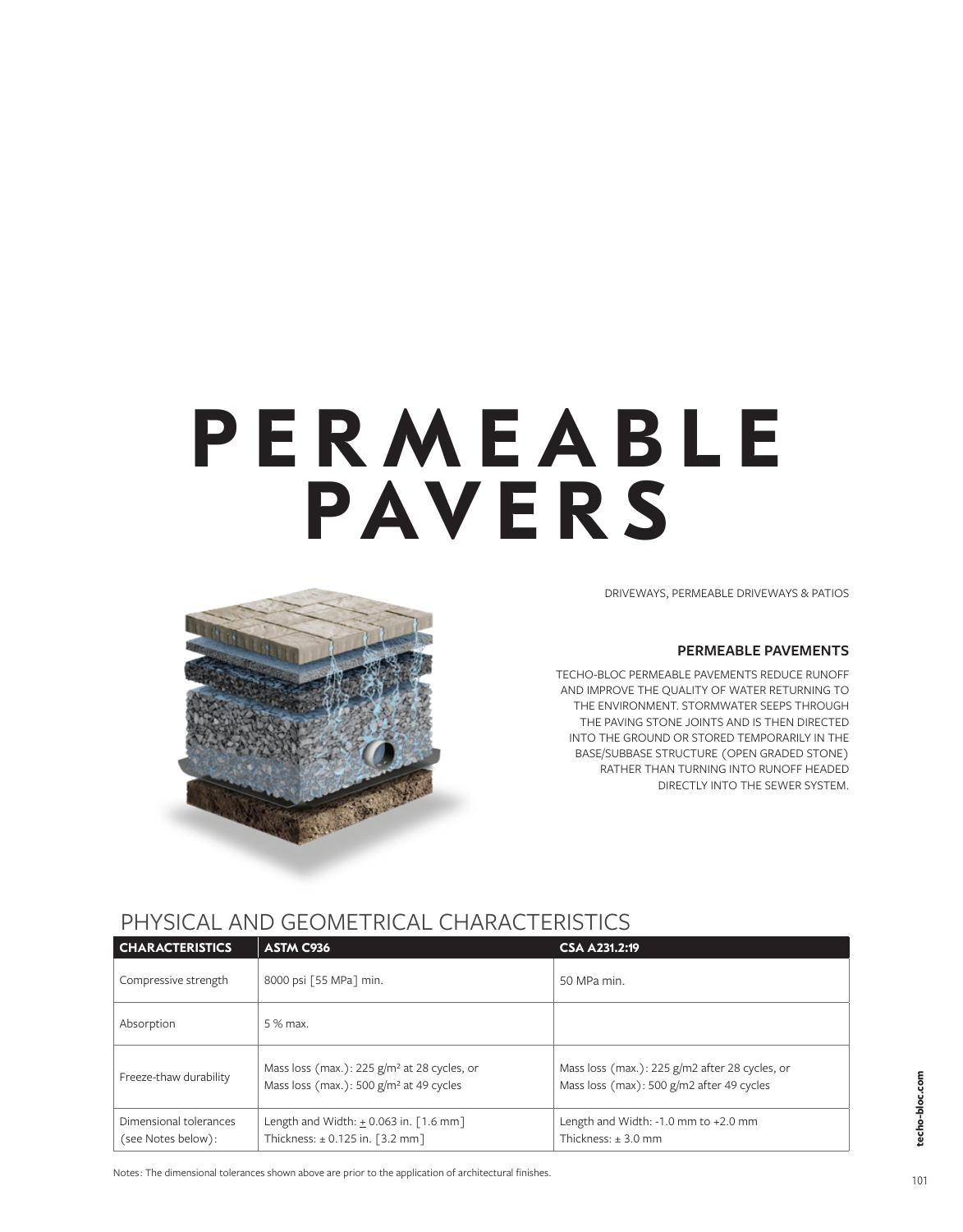# **INSTALLATION GUIDE**

# **SURFACE INFILTRATION CHARACTERISTICS**

| <b>PERMEABLE PAVERS</b>       | <b>PERCENT OF SURFACE</b><br>OPENING (%) | <b>JOINT WIDTH</b>                                | <b>INITIAL POST-CONSTRUCTION</b><br><b>INFILTRATION RATE<sup>1</sup></b> |
|-------------------------------|------------------------------------------|---------------------------------------------------|--------------------------------------------------------------------------|
| ANTIKA <sup>2</sup>           | Variable                                 | Variable                                          | 993 in./hr (25 227 mm/hr)                                                |
| AQUASTORM <sup>2</sup>        | 38.4                                     | $1\frac{5}{8}$ " (41mm)                           | 2 395 in./hr (60 842 mm/hr)                                              |
| BLU 60 mm (6x13) <sup>2</sup> | 4.6                                      | $\frac{9}{32}$ " (7mm)                            | 570 in./hr (14 475 mm/hr)                                                |
| BLU 60 mm                     | 3.0                                      | $\frac{9}{32}$ " (7mm)                            | 570 in./hr (14 475 mm/hr)                                                |
| BLU 80 mm (6x13) <sup>2</sup> | 4.6                                      | $\frac{9}{32}$ " (7mm)                            | 570 in./hr (14 475 mm/hr)                                                |
| BLU 80 mm                     | 3.0                                      | $\frac{9}{32}$ " (7mm)                            | 570 in./hr (14 475 mm/hr)                                                |
| <b>HYDRA</b>                  | 8.3                                      | $\frac{1}{2}$ " (13mm)                            | 605 in./hr (15 345 mm/hr)                                                |
| MIKA <sup>2</sup>             | 7.8                                      | $\frac{5}{8}$ " (15mm)                            | 909 in./hr (23 094 mm/hr)                                                |
| MISTA random <sup>1</sup>     | 6.3                                      | $\frac{3}{16}$ " (4mm) to $\frac{9}{16}$ " (14mm) | 610 in./hr (15 505 mm/hr)                                                |
| PURE <sup>2</sup>             | 5.0                                      | $\frac{3}{8}$ " (10mm)                            | 726 in./hr (18 440 mm/hr)                                                |
| TRAVERTINA RAW <sup>2</sup>   | 7.8                                      | $\frac{5}{8}$ " (15mm)                            | 793 in./hr (20 150 mm/hr)                                                |
| VALET <sup>2</sup>            | 5.9                                      | $\frac{9}{32}$ " (7mm)                            | 400 in./hr (10 160 mm/hr)                                                |
| VILLAGIO <sup>1</sup>         | 8.0                                      | $\frac{3}{8}$ " (9mm) to $\frac{9}{16}$ " (15mm)  | 896 in./hr (22 750 mm/hr)                                                |

1 Measurements were taken at various sites in conformity to the standard ASTM C 1701-09

² Measurements were taken at various sites in conformity to the standard ASTM C 1781.

## **OTHER PERMEABLE POSSIBILITIES**

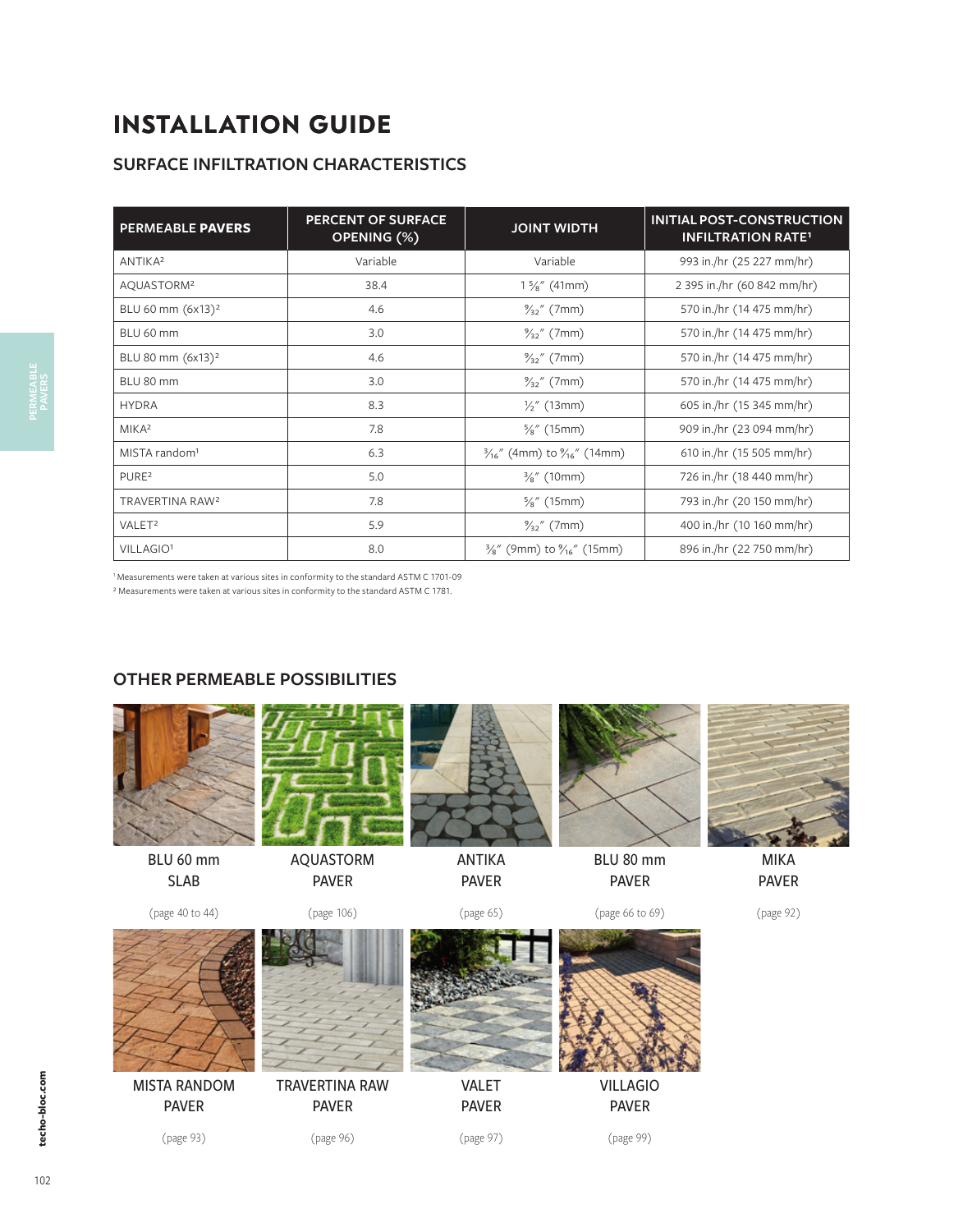# **INSTALLATION GUIDE**

## **SEGMENTAL PERMEABLE PAVEMENT**



# INSTALLATION OUTLINE

## **01 DATA COLLECTION**

- **A.** Determine the size, shape, and intended use of finished areas (i.e. residential driveway, secondary commercial parking, etc.).
- **B.** Classify sub-grade soils.
- **C.** Document all existing conditions (i.e. fixed points, existing grades, site contours, etc.).
- **D.** Document soil type, location, and elevation of below grade and overhead utilities both public and private.
- **E.** Ensure public utilities are marked through the use of a locating service.
- **F.** Determine the cross section design of the system based on soil type and application, showing proposed sub-grade and finished grade elevations and all geotextiles and drainage pipes needed for the construction.
- **G.** Establish the type, location, and elevation of relief structures if required (i.e. overflow pipe discharging to rain garden, etc.).
- **H.** Determine the curb or edge restraint type, elevation, and location.
- **I.** Choose a pattern appropriate to the application (traffic type and load).

## **02 EXCAVATION**

- **A.** Before digging, contact the concerned companies if wires or pipes are located in the area to be excavated.
- **B.** Excavation depth is determined from the foundation thickness according to the project specifications (foundation thickness is determined by a qualified engineer based on structural and hydrological analyses).
- C. Although the slope of the sub-grade will depend on the drainage design and infiltration type, a minimum slope of 0.5% ( $\frac{1}{6}$ " per ft, or 5 mm per meter) is recommended.
- **D.** The distance that the excavated area should extend beyond the area to be paved should be one to 1.5 times the thickness of the foundation. This extra space will ensure the stability of the pavers near the edge and the edge restraints.
- **E.** Level the bottom of the excavated area with a rake.

Compaction will reduce the permeability of the sub-grade and it should be executed according to the project specifications. If compaction is not specified, care should be taken to maintain undisturbed soil infiltration during excavation and construction. Stabilization of the sub-grade may be required with weak, continually saturated soils, or when subject to high traffic conditions. If the compaction or stabilization of subgrade is necessary, reduced infiltration may require drainage pipes within the sub-base to conform to storm water drainage requirements.

#### **03 GEOTEXTILE, IMPERMEABLE LINERS, AND DRAIN PIPES**

- **A.** Use the geotextile specified and install it according to project specifications. The use of a woven geotextile with bi-axel strength that meets design criteria is recommended.
- **B.** Place the geotextile on the bottom and sides of the soil sub-grade. Eliminate wrinkles in the geotextile and ensure it is not damaged during construction.
- **C.** Overlap of geotextile should be a minimum of 2' (600 mm) in the direction of drainage. Overlapping should be "shingle" style with respect to any slope direction and base stone distribution direction. Keep properly tensioned, eliminate wrinkles, and avoid damaging fabric (no spikes).
- **D.** If impermeable liners are required, install them according to project specifications and manufacturer's instructions. Impermeable liners are used when full exfiltration from the reservoir (sub-base and base) into the underlying sub grade is not allowed (no infiltration design). Perforated drainage pipes are usually required in no infiltration and partial infiltration designs.
- **E.** If drainage pipes are required, install them according to project specifications. The aggregate cover over drainage pipes should be at least 12" (300 mm) to protect them from damage during sub-base or base compaction.